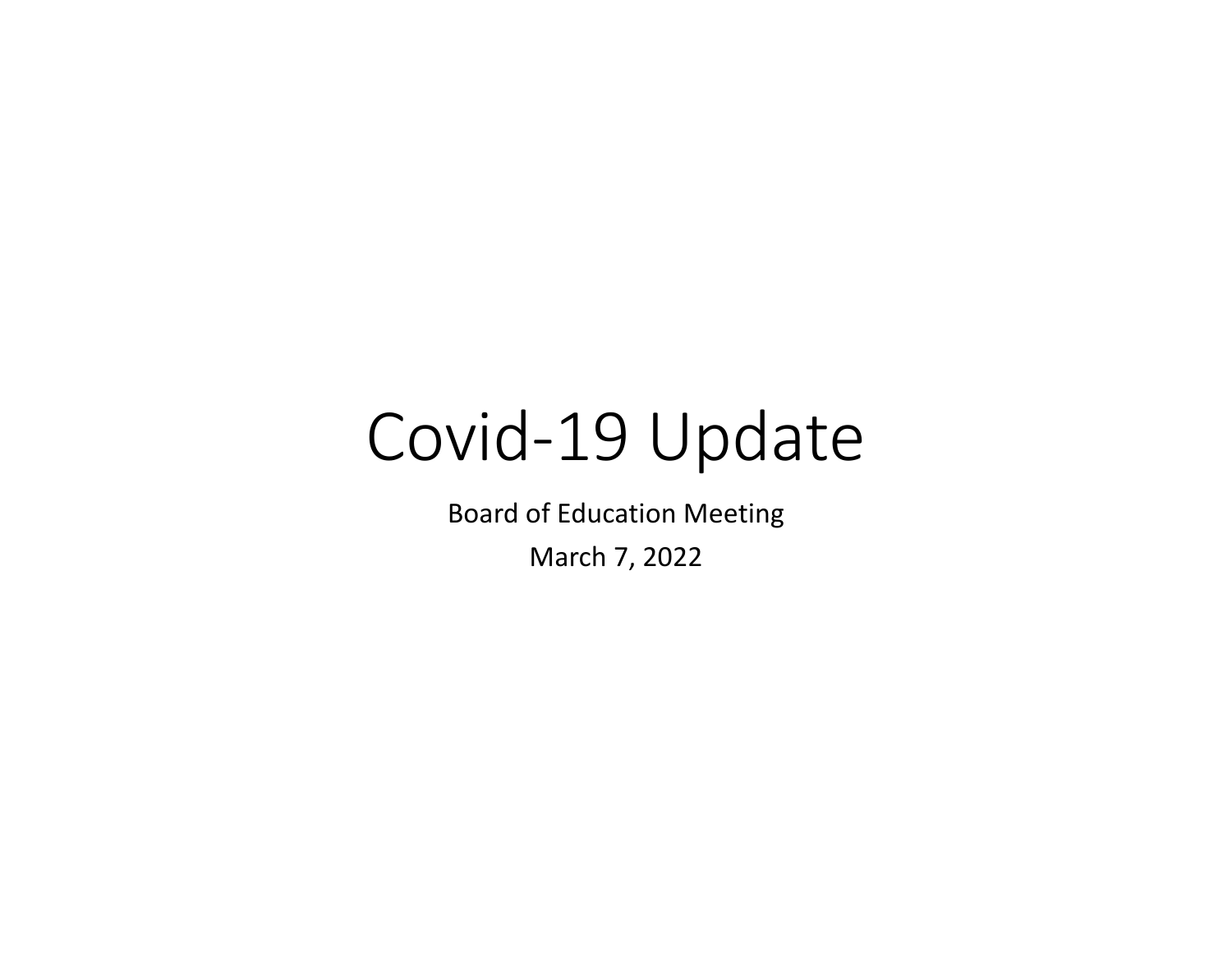### Year to Year COVID case rate comparison

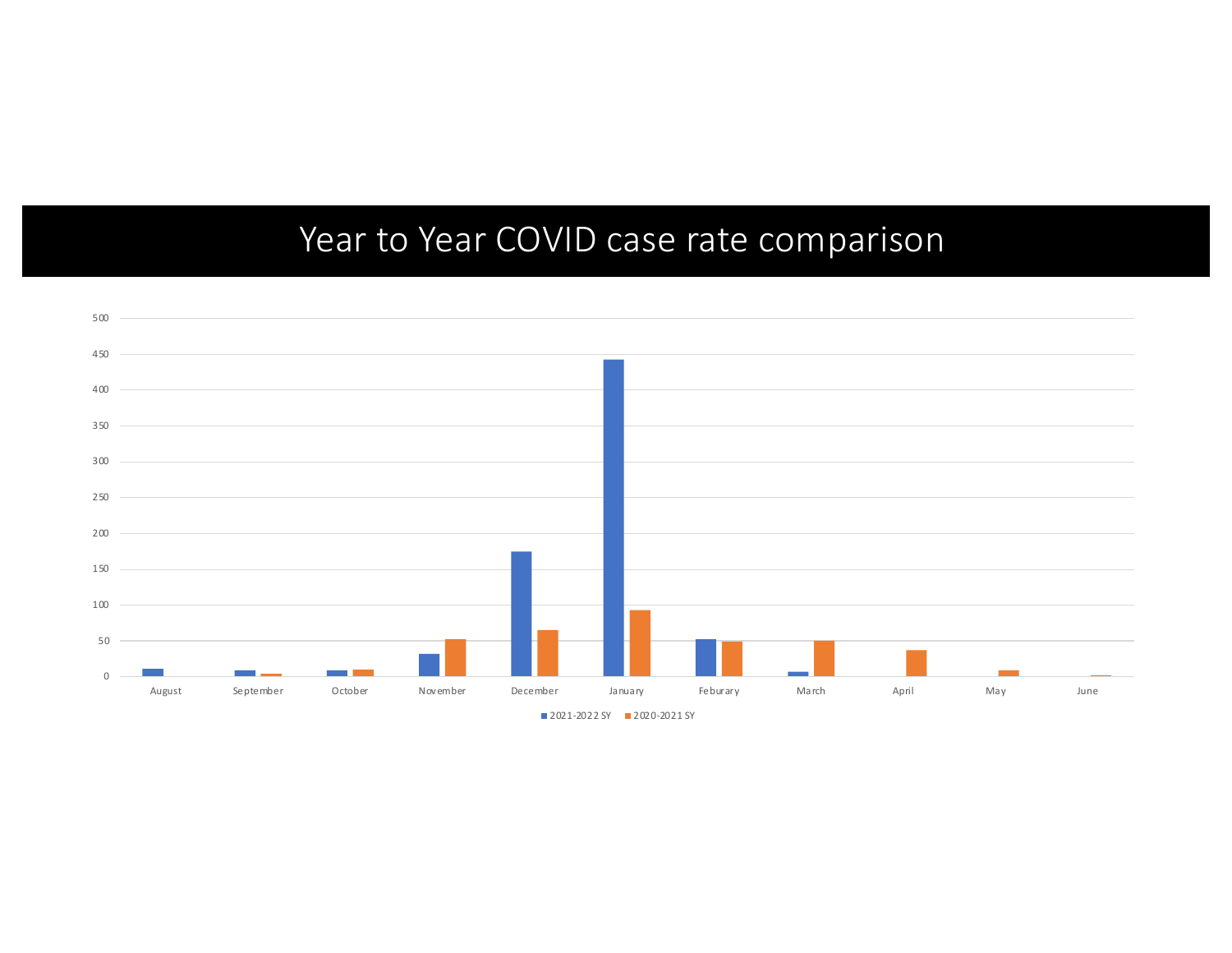#### Student Absences January 2022



Student Attendance in 2022

01/03 01/04 01/06 01/10 01/11 01/12 01/13 01/14 01/18 01/19 01/21 01/21 01/26 01/27 01/28 01/31 02/01 02/03 02/07 02/08 02/09 02/10 02/10 02/11 02/14 02/15 02/16 02/17 02/28 03/01 03/02 03/03 03/04 MON TUE THU MON TUE WED THU FRI TUE WED FRI MON TUE WED THU FRI MON TUE WED THU MON TUE WED THU MON TUE WED THU MON TUE WED THU FRI MON TUE WED THU FRI

■'NCHS' ■'Saxe' ■'West' ■'South' ■'East'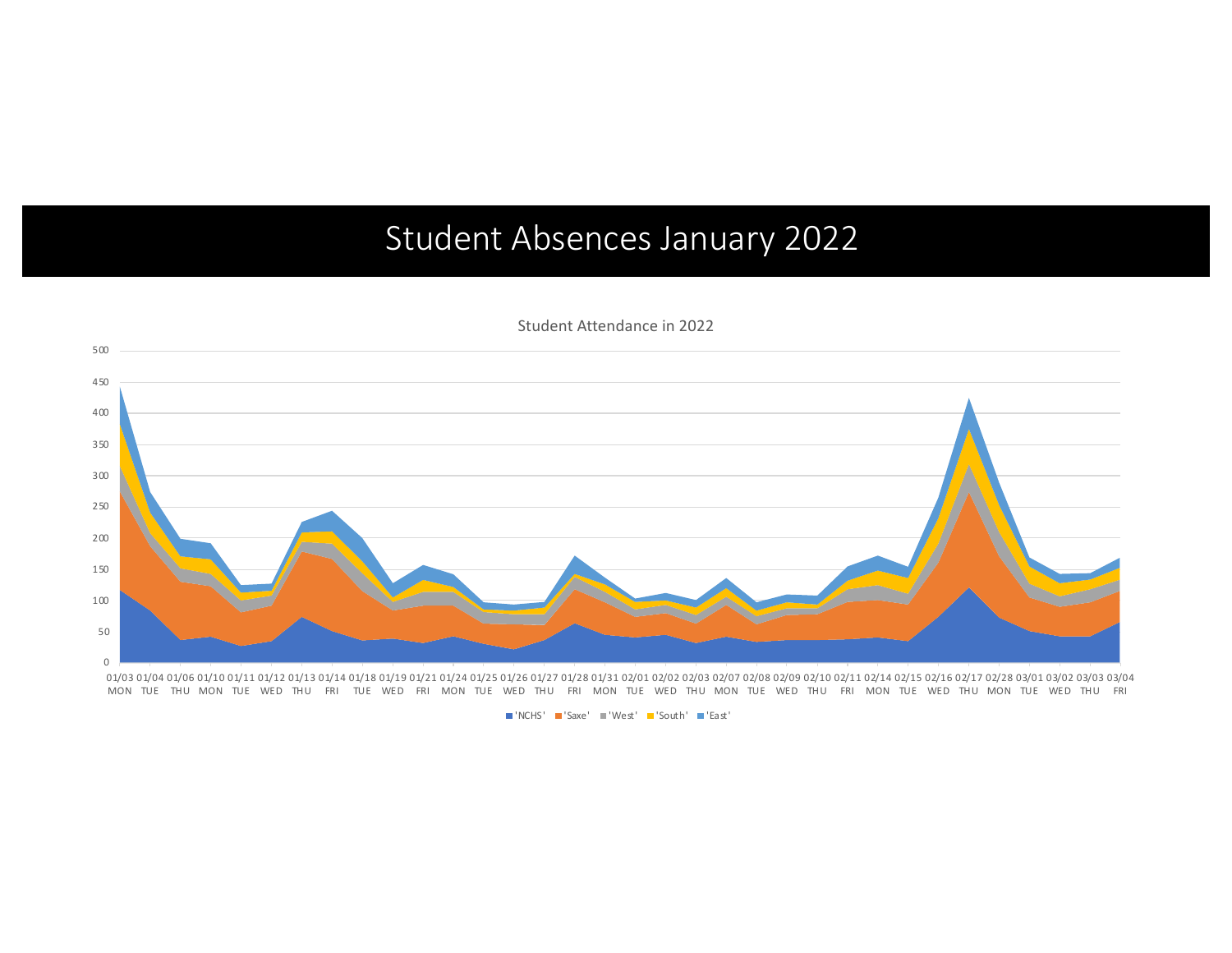## Staff Absences and Fill Rates January 2020

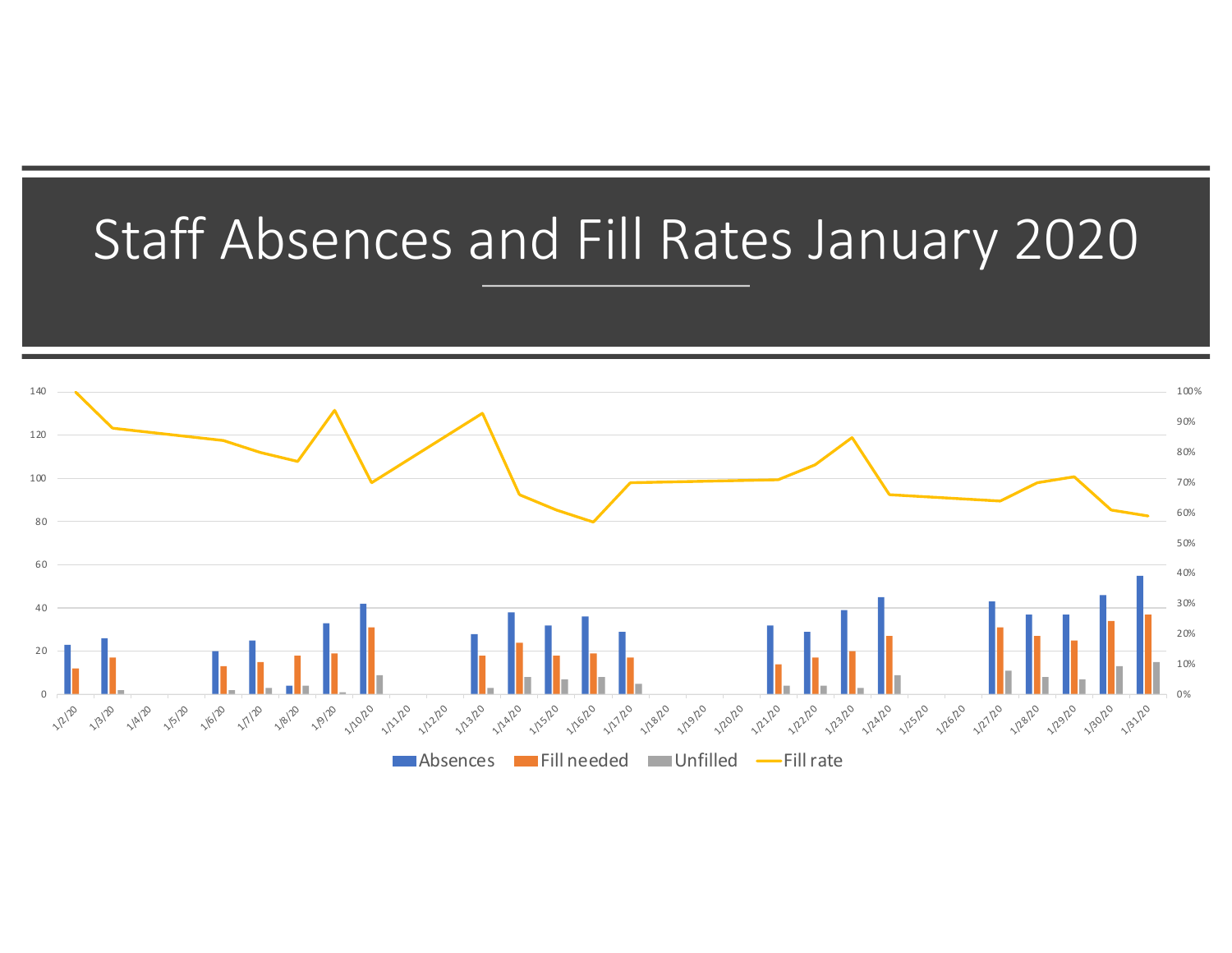### Staff Absences and Fill Rates January 2022



Teacher Absenses and Fill Rates